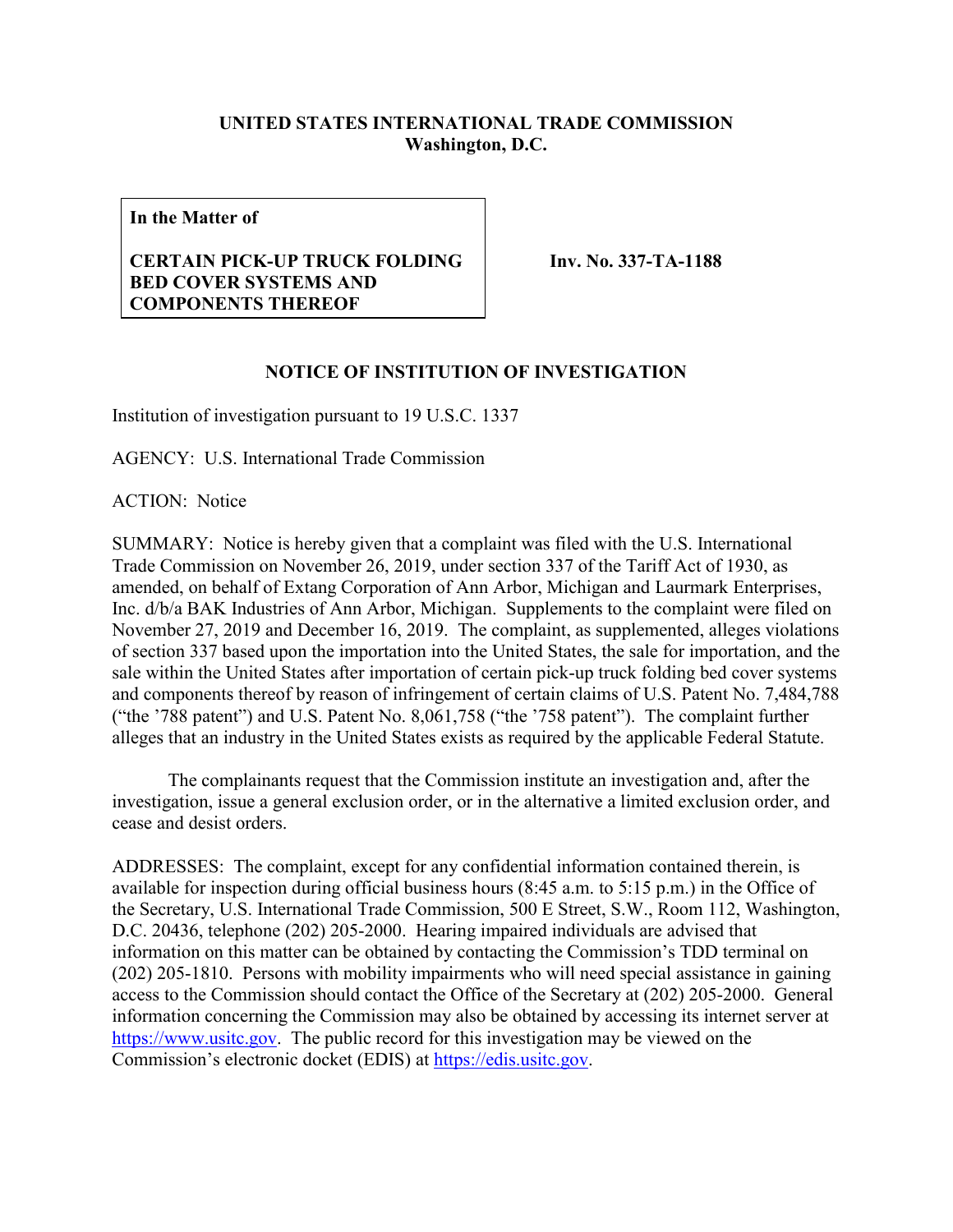FOR FURTHER INFORMATION CONTACT: Pathenia M. Proctor, The Office of Unfair Import Investigations, U.S. International Trade Commission, telephone (202) 205-2560.

SUPPLEMENTARY INFORMATION:

AUTHORITY: The authority for institution of this investigation is contained in section 337 of the Tariff Act of 1930, as amended, 19 U.S.C. 1337, and in section 210.10 of the Commission's Rules of Practice and Procedure, 19 C.F.R. 210.10 (2019).

SCOPE OF INVESTIGATION: Having considered the complaint, the U.S. International Trade Commission, on December 20, 2019, ORDERED THAT –

(1) Pursuant to subsection (b) of section 337 of the Tariff Act of 1930, as amended, an investigation be instituted to determine whether there is a violation of subsection (a)(1)(B) of section 337 in the importation into the United States, the sale for importation, or the sale within the United States after importation of certain products identified in paragraph (2) by reason of infringement of one or more of claims 1-4 of the '788 patent and claims 2 and 3 of the '758 patent; and whether an industry in the United States exists as required by subsection (a)(2) of section 337;

(2) Pursuant to section 210.10(b)(1) of the Commission's Rules of Practice and Procedure, 19 C.F.R. 210.10(b)(1), the plain language description of the accused products or category of accused products, which defines the scope of the investigation, is "folding cover assemblies for pick-up truck cargo boxes and components thereof";

(3) For the purpose of the investigation so instituted, the following are hereby named as parties upon which this notice of investigation shall be served:

(a) The complainants are:

Extang Corporation 5400 S. State Road Ann Arbor, MI 48108

Laurmark Enterprises, Inc. d/b/a BAK Industries 5400 Data Court Ann Arbor, MI 48108

(b) The respondents are the following entities alleged to be in violation of section 337, and are the parties upon which the complaint is to be served:

> Tyger Auto Inc. 2615 West Renaissance Parkway Rialto, CA 92376